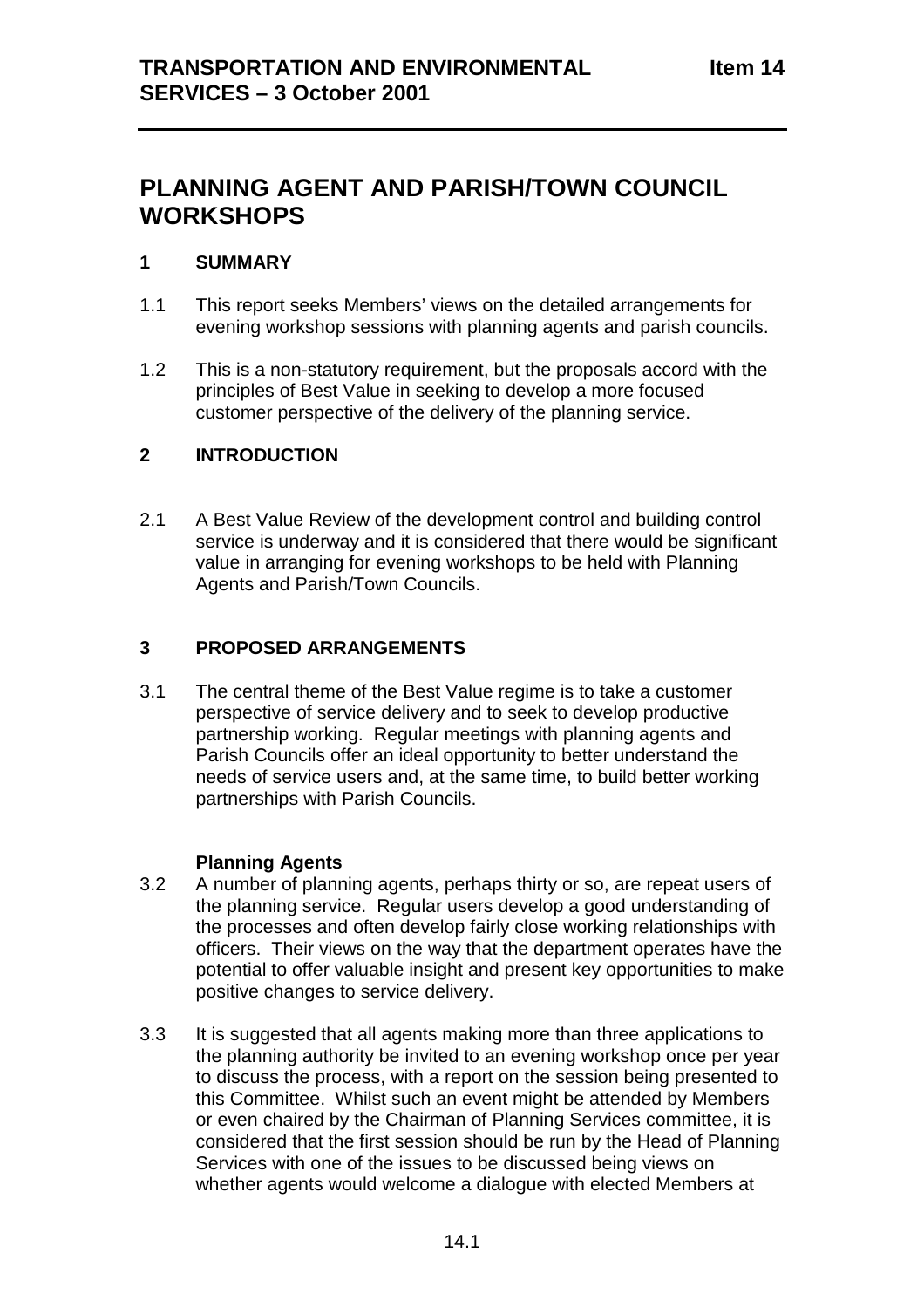future meetings. The key focus of the first meeting would be the Best Value Review.

# **Parish/Town Councils**

- 3.4 The consultation arrangements with Parish Councils form an integral part of the development control process. Parish/Town Councils can send a representative along to the Planning Committee to speak on a particular application, though in practice this right is not generally exercised.
- 3.5 There has always been a concern that the local planning authority regularly makes decisions contrary to the recommendations of Parish/Town Councils. Analysis of decisions show that is not the case, and in any event, the planning authority must make decisions based on the planning merits of each case.
- 3.6 There is a need to ensure that Parish/Town Councils understand the framework within which the planning authority must operate and an annual workshop would provide an opportunity for representatives from Parish/Town Councils to meet with representatives from the planning authority (elected Members and officers) to discuss the planning system. A summary of the event could be prepared and circulated to all elected Members at district and parish levels.
- 3.7 In this case, it is considered that the Chairman of Planning Services should chair such an event, with several Member representatives of the planning authority, and that one elected Member and the Parish/Town clerk be invited to attend for each parish. Once again, the focus of the first meeting would be the Best Value Review.

# **4 WAY FORWARD**

- 4.1 If Members are minded to agree the principle for these events, it is proposed that arrangements be put in place to run both for the first time as quickly as possible in order to feed information into the Best Value Review.
- 4.2 The ideal time for future meetings with Parish/Town Councils may very well be in May alongside other training sessions for district Members, and it is suggested that, if the first meeting is successful, then this pattern be established in May 2002.
- 4.3 If the event for agents proves to be useful, it is suggested this become a regular event each year after the summer recess.

# **5 RESOURCE IMPLICATIONS**

5.1 There will be a requirement for some small resource provision to enable these events to take place. It is likely, given the numbers